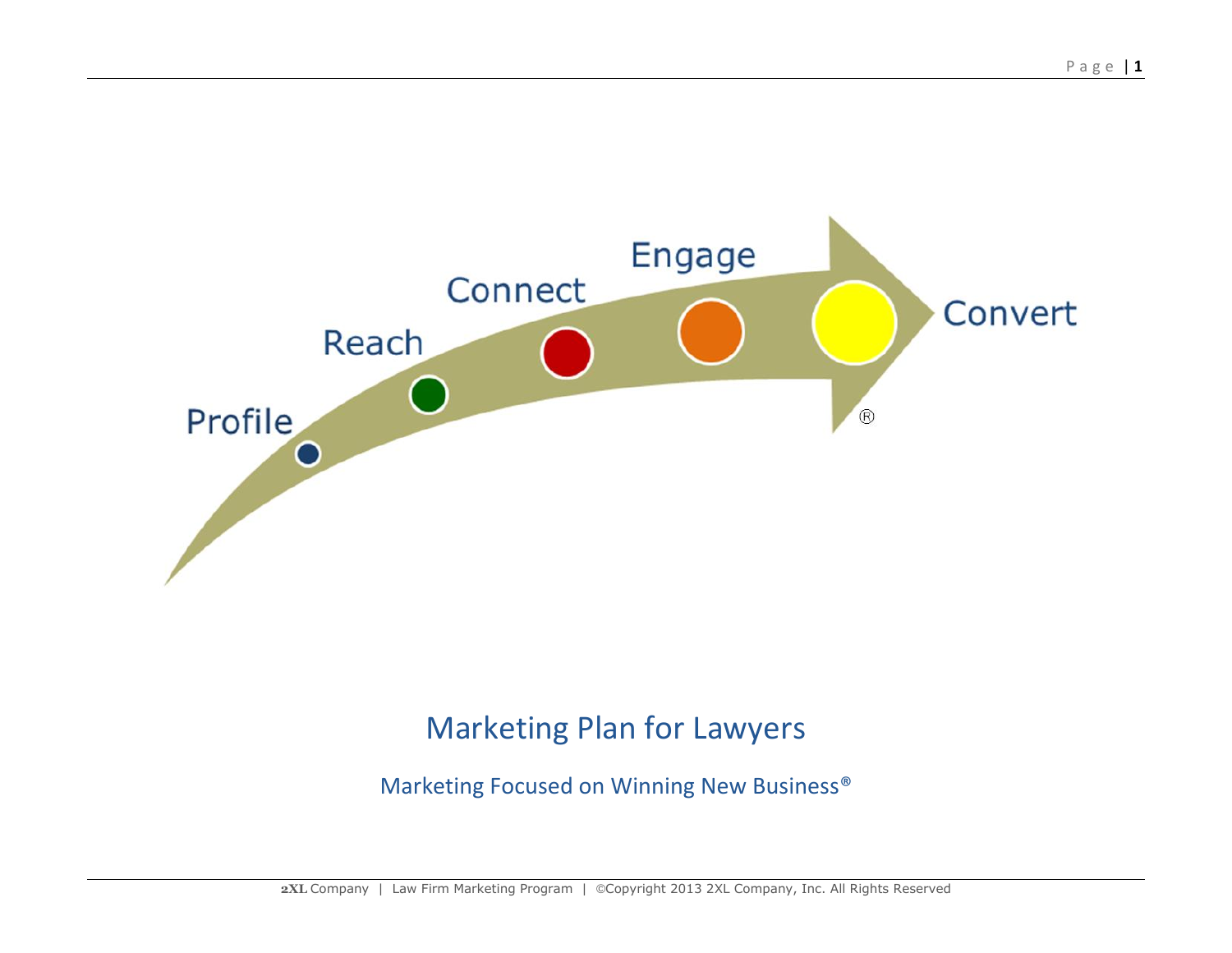## STEP 1: PROFILE

### 1A: Identify two target markets that present the greatest opportunity to grow your business

| <b>Target Markets</b> | Your Expertise in This Market |  |  |
|-----------------------|-------------------------------|--|--|
| <b>L.</b>             |                               |  |  |
| <u>.</u>              |                               |  |  |

### 1B: Create profiles of your targets

| Target 1                                 | <b>Description</b> |
|------------------------------------------|--------------------|
| Expertise needed by consumer             |                    |
| Market density                           |                    |
| Recent and relevant work for this market |                    |
| Professions that could refer prospects   |                    |

| Target 2                                 | <b>Description</b> |
|------------------------------------------|--------------------|
| Expertise needed by consumer             |                    |
| Market density                           |                    |
| Recent and relevant work for this market |                    |
| Professions that could refer prospects   |                    |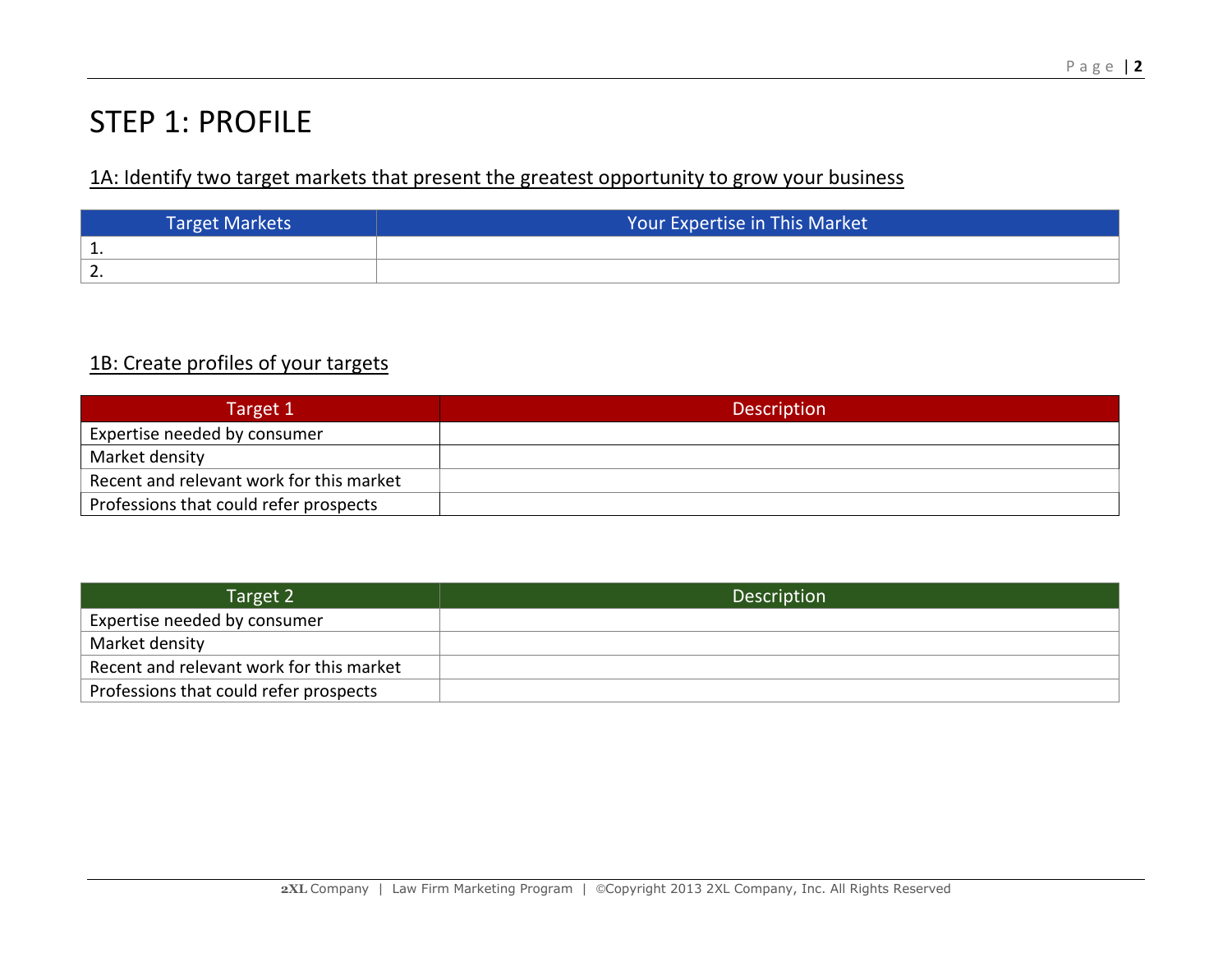#### 1C: Your Unique Selling Proposition (USP)

The worksheets on the following pages will be used to identify the intersection of what you do well and what your target wants. Look closely for the emotional benefits as these will make you the clear winner.

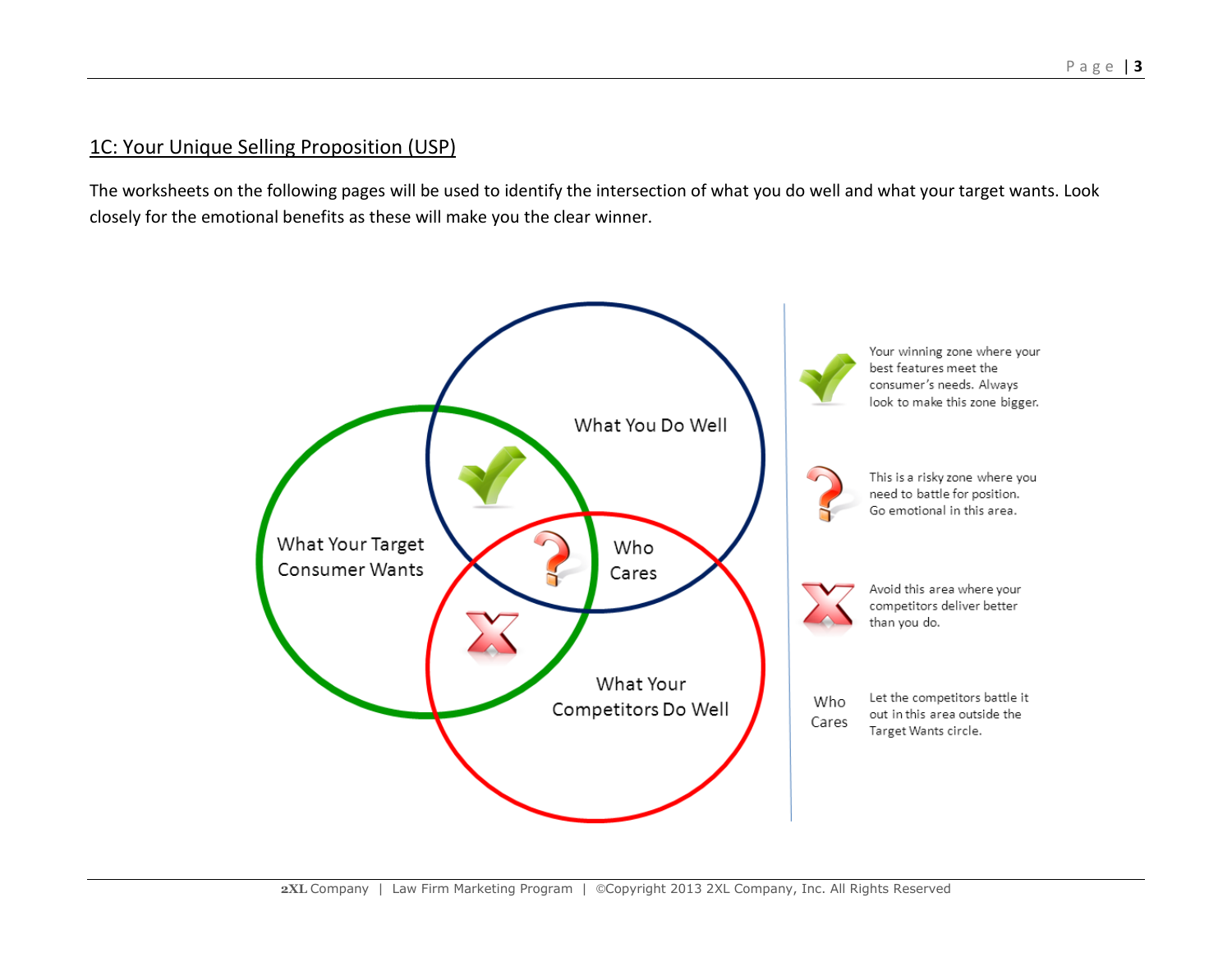### USP Worksheet: What You Do Well

| Your Worksheet                       | <b>Description</b> |
|--------------------------------------|--------------------|
| Number of Partners and Total Lawyers |                    |
| Largest Clients                      |                    |
| Reputation                           |                    |
| Services Provided                    |                    |
| <b>Total Cost and Cost Structure</b> |                    |
| Perceived as a Category Authority    |                    |
| <b>Current Marketing Tactics</b>     |                    |
| What You Do Better Than Others       |                    |
| What Others Do Better Than You       |                    |
| Where Are You Vulnerable             |                    |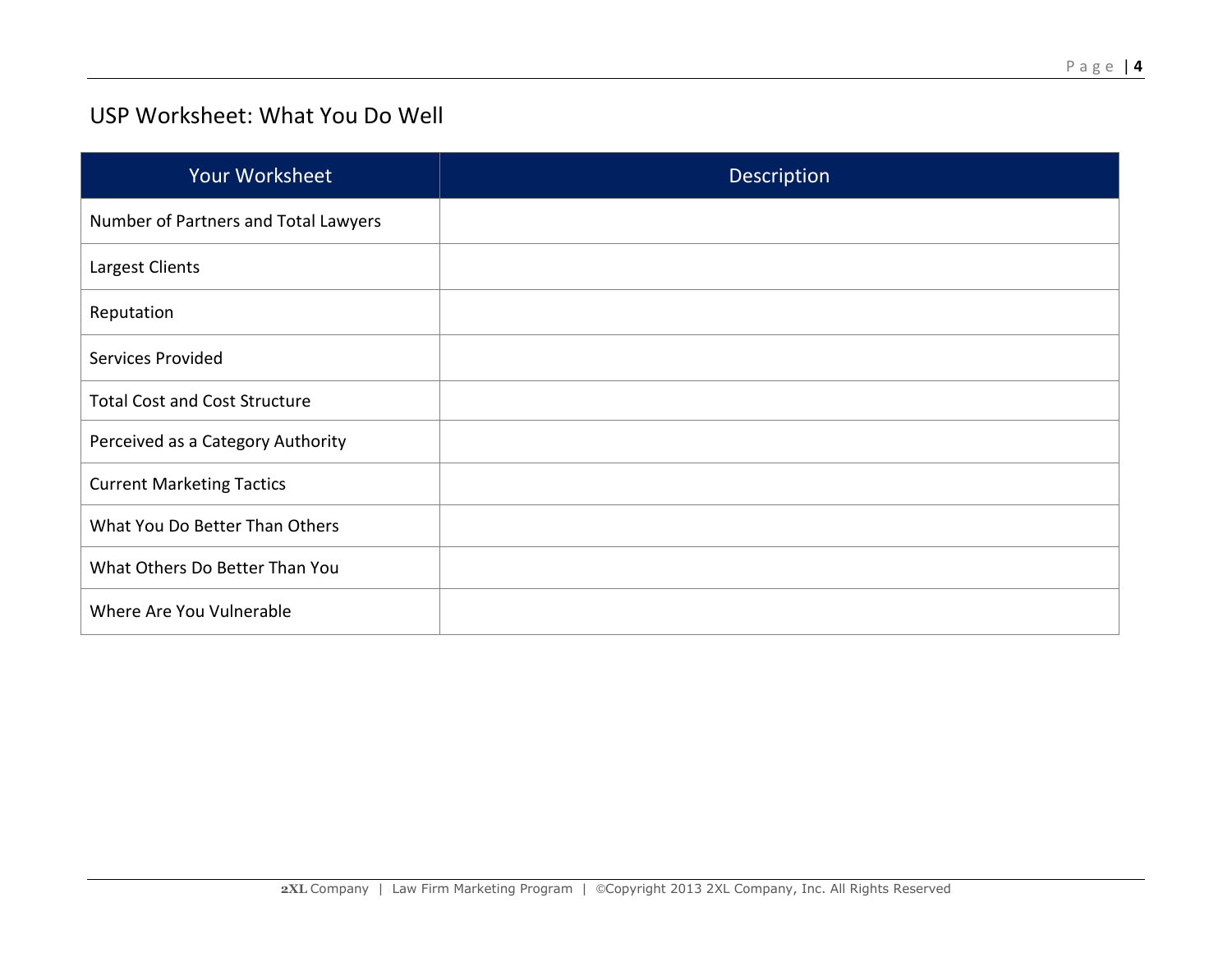## Overall Assessment of Competition

| <b>Competitor Worksheet</b>           | <b>Overall Assessment of Competition</b> |
|---------------------------------------|------------------------------------------|
| Number of Partners and Total Lawyers  |                                          |
| Largest Clients                       |                                          |
| Reputation                            |                                          |
| Services Provided                     |                                          |
| <b>Total Cost and Cost Structure</b>  |                                          |
| Perceived as a Category Authority     |                                          |
| <b>Current Marketing Tactics</b>      |                                          |
| How Do They Present Their Brand       |                                          |
| Where Are They Vulnerable             |                                          |
| How Are You Different Than This Brand |                                          |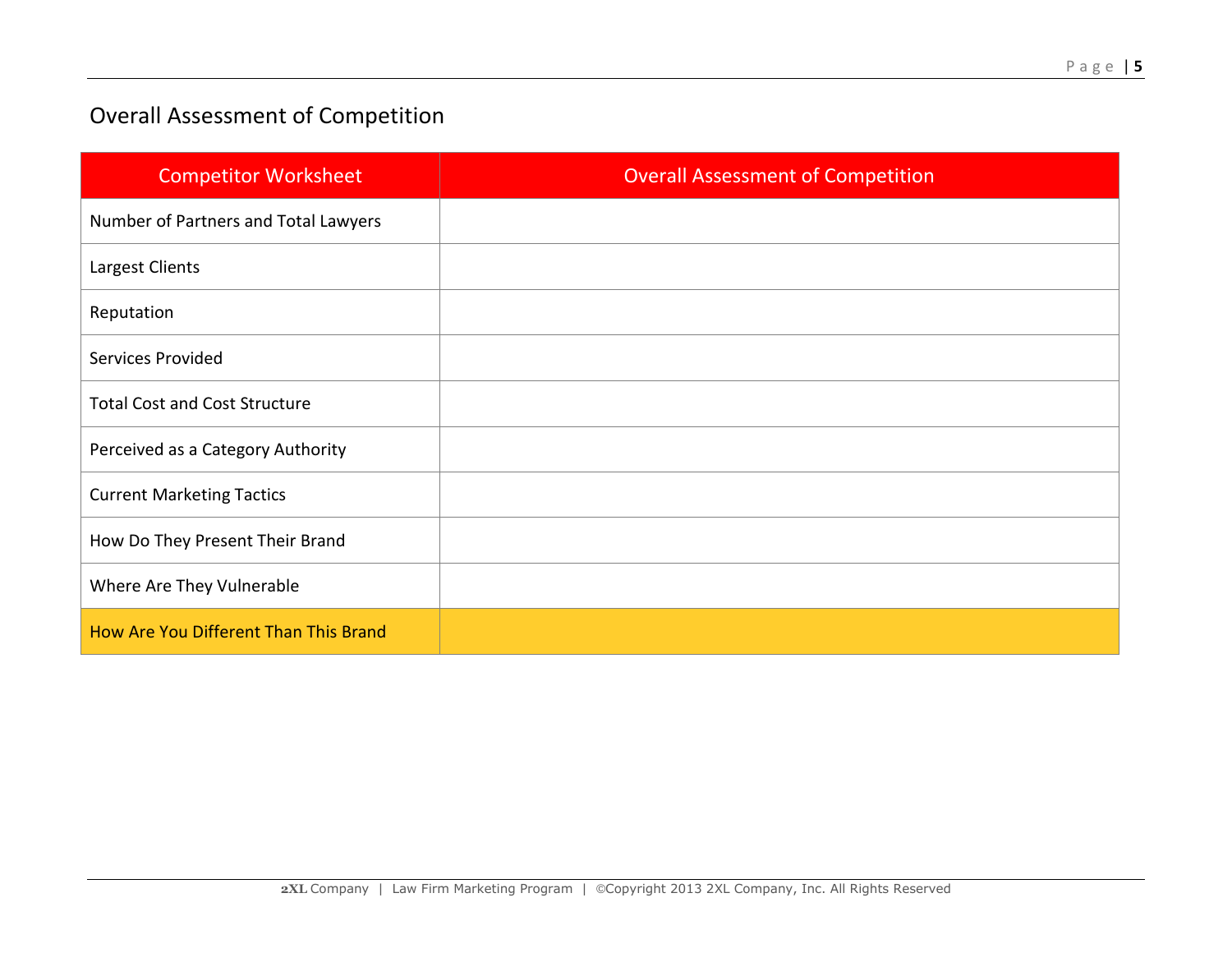### USP Worksheet: Consumer Wants

| Categories                              | <b>Descriptions</b> |
|-----------------------------------------|---------------------|
| Major Players in Target Markets         |                     |
| <b>Industry Experience</b>              |                     |
| Specific Industry Segment Experience    |                     |
| Looking to Hire a Lawyer, or a Law Firm |                     |
| <b>Relevant Work with Current Laws</b>  |                     |
| Jurisdictions Covered by Targets        |                     |
| Depth of Litigation Experience          |                     |
| Culture of the Firm                     |                     |
| <b>Government Regulations Forecasts</b> |                     |
| Culture of the Firm                     |                     |
| Technology                              |                     |
| <b>Billing and Hourly Rates</b>         |                     |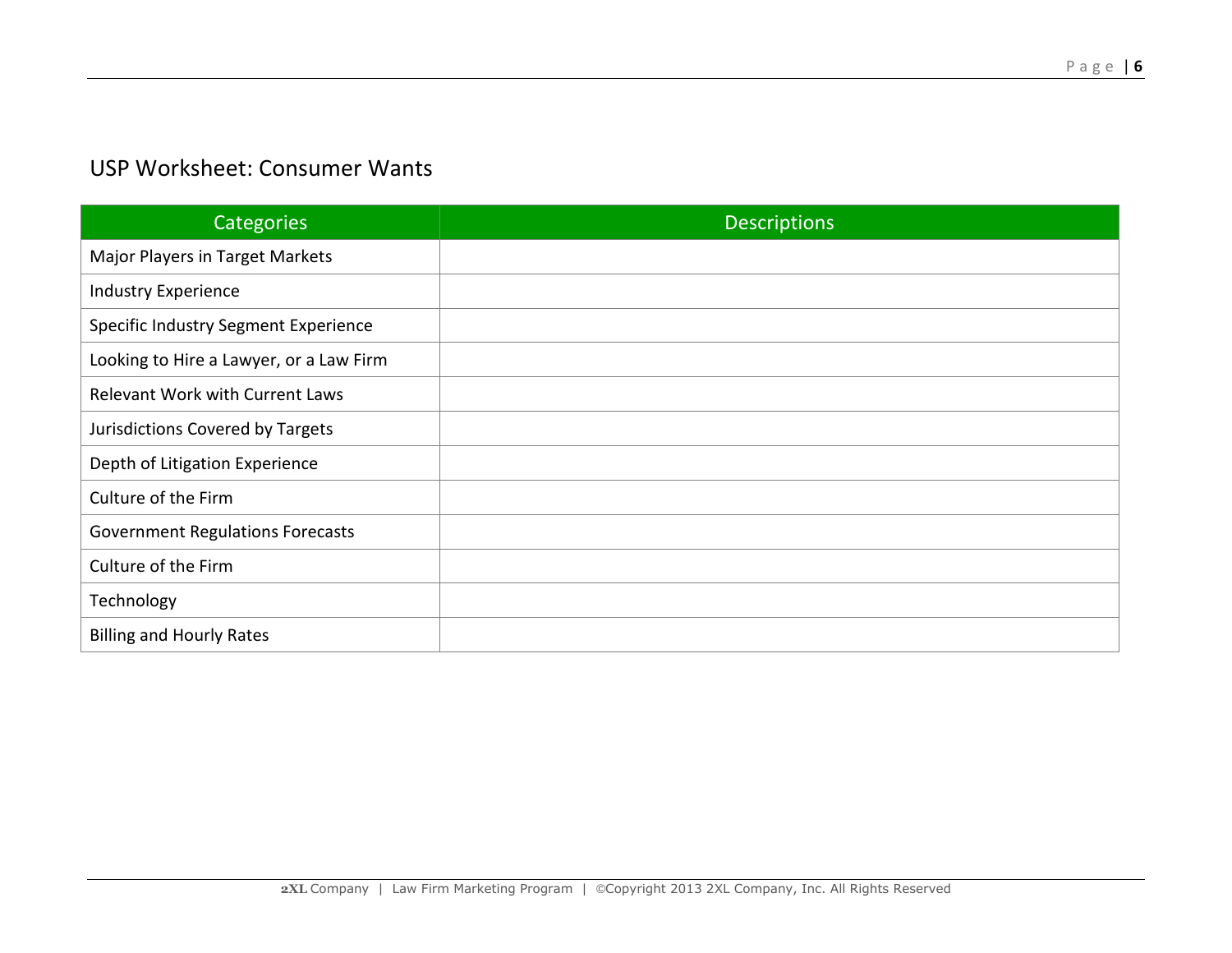### 1D: Your Brand Positioning Statement

| <b>Consumer Wants</b> | <b>Brand Positioning Statement</b>                                                            | What You Do Better vs. Competition |
|-----------------------|-----------------------------------------------------------------------------------------------|------------------------------------|
|                       | (Lawyer's name) provides value<br>to their clients and makes their<br>clients lives better by |                                    |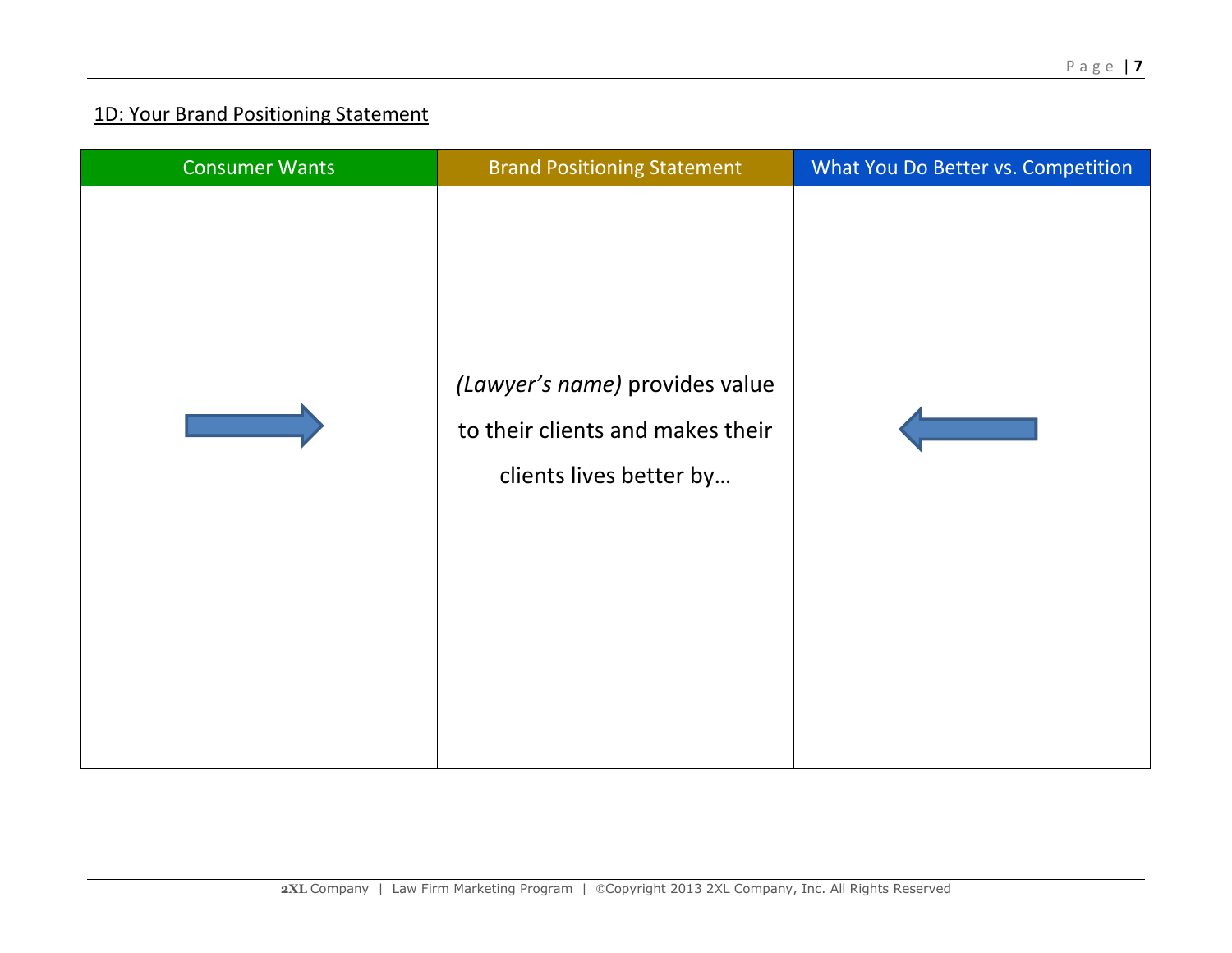## STEP 2: REACH

#### 2A: Your Consumer Value Proposition (CVP)

Your CVP is the marketing slogan that grabs the attention of your target consumers – it's the overall theme for your marketing campaign. When writing your CVP, pretend that you will be required to "SHOUT IT FROM A MOUNTAIN!" This will force you to keep it short as you cannot shout a long sentence from any mountain.

Your CVP:

2B: Your Annual Budget for Marketing: \$